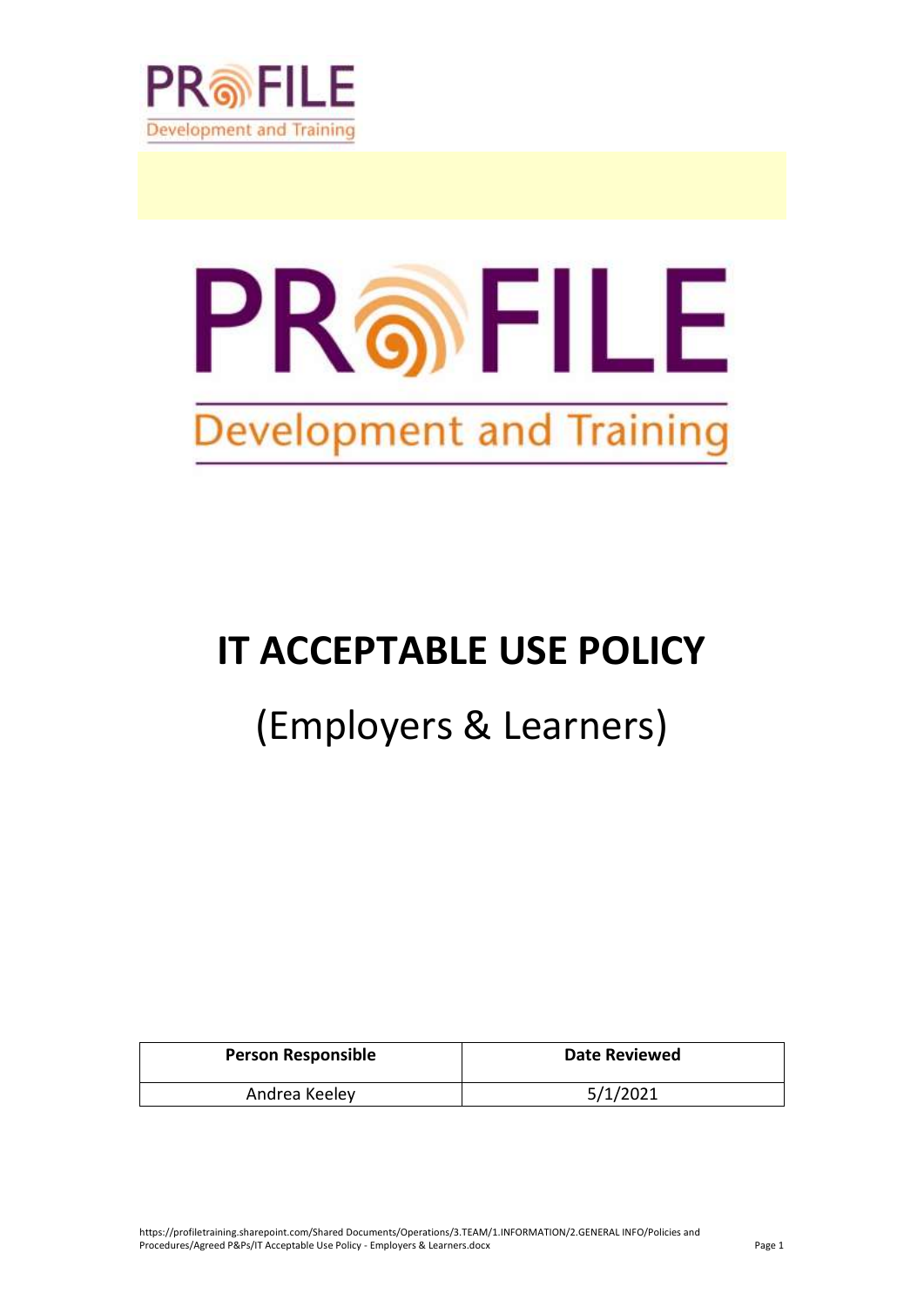

## **PURPOSE**

The purpose of this document is to bring into line Profile's IT and password policies in line with Cyber Essentials. All staff must read this, understand how it affects them and must adhere to this policy at all times.

This policy covers the use of:

- Any IT Equipment (including but not limited to Desktop PCs, laptop PCs, tablets)
- Information Systems and Applications (whether or not networked)
- The Internet and Intranet
- Email (both internal and external)
- Portable Data storage devices (including but not limited to external hard drives, memory sticks etc)
- All telephone systems and services, including mobile phones.

## **OVERVIEW OF POLICY**

Information technology (IT) equipment, information systems, electronic communications systems and data are essential tools for conducting business in todays society. Profile supplied equipment is only to be used for the purpose for which they have been provided, and may be withdrawn by Profile if used inappropriately. Misuse of any such system or data and the possible consequences of such misuse, may result in disciplinary proceedings, potentially resulting in dismissal and criminal prosecution.

## **PASSWORDS**

You must not disclose your password to anyone, including your manager or anyone else who asks for it. It is your responsibility to keep it secure. If another person becomes aware of your password you must change it immediately and report the matter to your line manager. Passwords must be changed regularly and some systesms automatically prompt you to do this. Passwords must be a minimum of 8 characters, including at least one capital letter and one number.

You must also:

- Avoid choosing obvious passwords, such as those based on easily discoverable information like the name of your favourite pet
- Do not use the same password anywhere else, at home or at work
- Passwords may be stored electronically, such as in a password vault or password manager, which is appropriately secured. This could be Google Password Manager, when 2 factor authentication is required for example. If you are unsure which method to use, please speak to your line manager.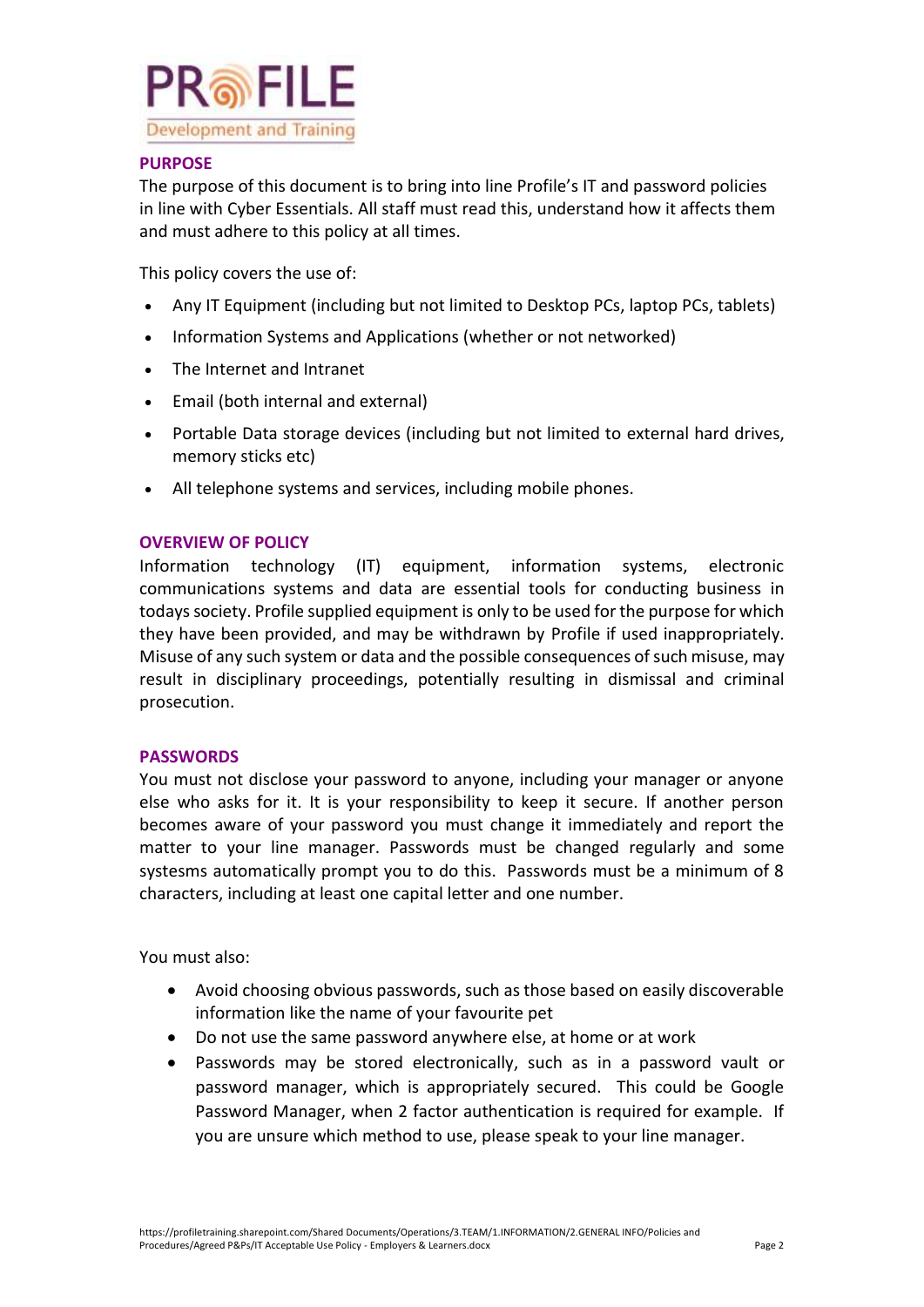

## **DATA CONFIDENTIALITY**

All data held on Profile's IT systems must be safeguarded at all times, in line with the contents of this policy and the Privacy GDPR policy.

Working for a company does not give you the automatic right to have access to, or gain knowledge of, all data that is held by that company. You are entitled to access only the data that

- you are authorised to do so
- have a clear, unambiguous, proper and legitimate business need to do so
- **be solely for the purposes of performing the duties of your job, or**
- a are directed to access by one of the Directors or Senior Management of the company.

## **You must not copy, amend, delete or remove any information held by Profile unless you have a clear business need to do so.**

You must not send or communicate any such information to anyone outside of Profile unless you are specifically and legally permitted to do so. Unauthorised disclosure of this kind may be subject to disciplinary action up to and including dismissal and possible criminal prosecution.

This also means that you must not:

- **Trace customer information for entertainment, personal or casual interests**
- **Reveal information obtained from documents to any colleague unless there** are business reasons to do so
- Access a document
	- For curiosity
	- For any personal non business-related reason
	- Where there could be any conflict of interest

The principles of access to and confidentiality of customer records apply equally to other records and information held on IT equipment, including information about colleagues.

**You should be in no doubt that employers take a very serious view of any breaches of customer confidentiality. To protect their reputation and the interests of its customers, it is expected that employers will treat any breach of the confidentiality rules and obligations as potential gross misconduct, and, as such, would be likely to lead to dismissal, if proven.**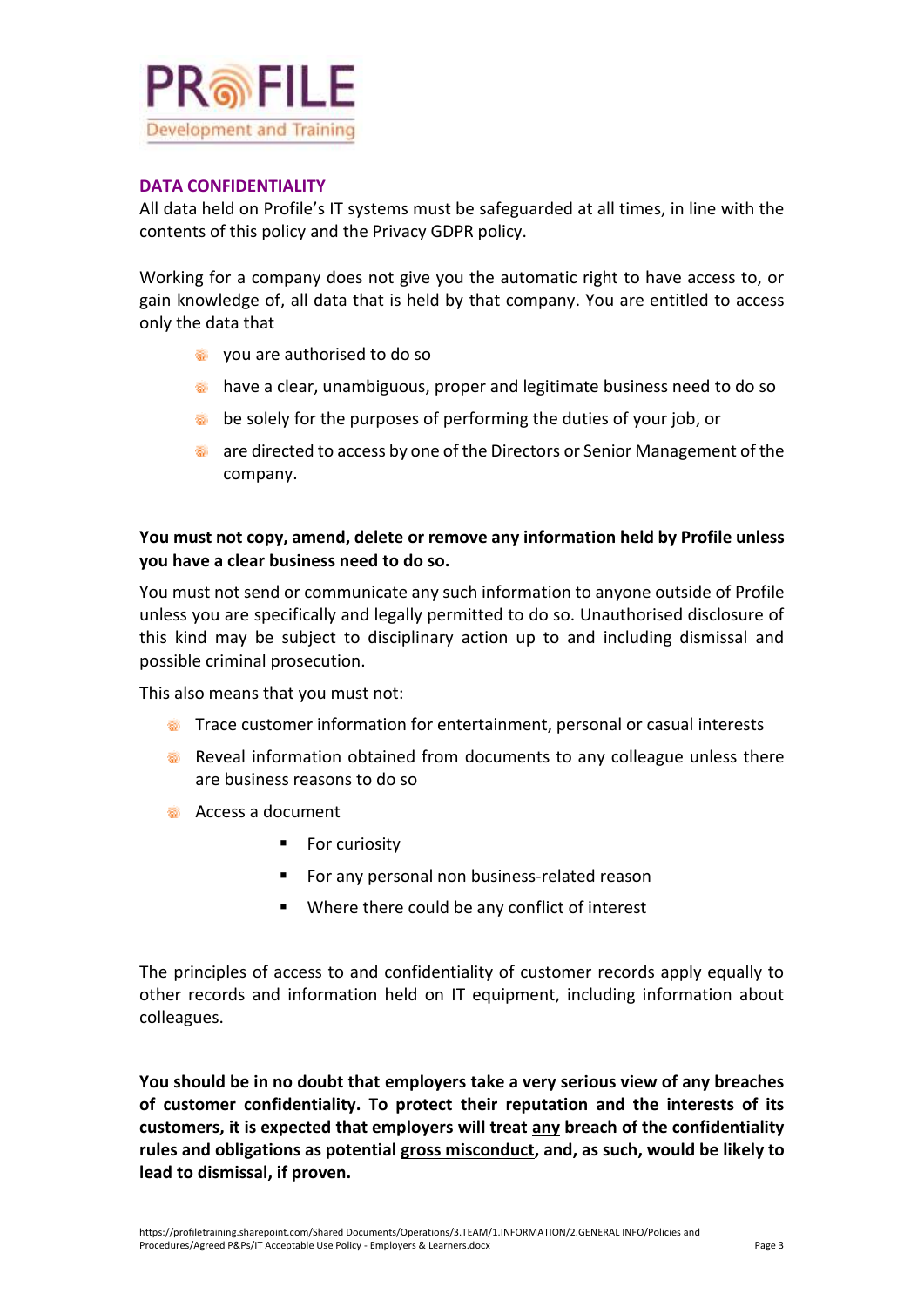

It is fundamentally important that data relating to Profile's customers is kept secure and that the customers have confidence that their records will not be subject to unauthorised access or risk being disclosed.

### **ACCEPTABLE USE**

To explain what is acceptable, it is simplest to describe what is NOT ACCEPTABLE. In general, it is essential that you do not do anything which is:

- *<u>in</u>* Illegal
- likely to cause embarrassment, annoyance or offence to other people
- Against Profile's values, specific guidance or expected standards of behaviour
- likely to have negative consequences on the reputation of Profile
- **EXTERG** Likely to result in a loss of data or productivity

This means that you must not access, view, create, use, store, download, install, distribute or circulate any material including images, text or software that:-

- $\bullet$  Is or might be considered violent, indecent or obscene e.g. pornography
- **Is or might be considered to be offensive, abusive, could be taken as a personal** attack, or is rude, sexist, racist or generally distasteful
- Wastes time or IT resources, for example forwarding chain mail or jokes
- Encourages or promotes any unlawful activity or incites criminal behaviour
- Has the potential to damage or overload networks, systems or communications channels eg. downloading of software or other computer programmes
- **Might be defamatory or adversely affect the company's/organisations** reputation or image
- **Might encourage a fundamental breakdown in relations or promote industrial** action.

In addition, you must not promote any outside business or cause, financially or otherwise, and whether commercial, political, cultural or religious.

#### **PERSONAL USE**

A reasonable level of personal use of IT facilities is permitted **provided that this is in your own time**, will have no detrimental impact on your Company's/organisations business **and does not contravene this Acceptable Use Policy**. This facility is a privilege, not a right, and will be withdrawn in cases of abuse. Any personal messages you send must clearly be identified as such and clearly state that the message is not being sent on behalf of your employer. Any costs associated with the personal use of the employer's equipment or systems (for example the personal use of mobile phones) must be repaid.